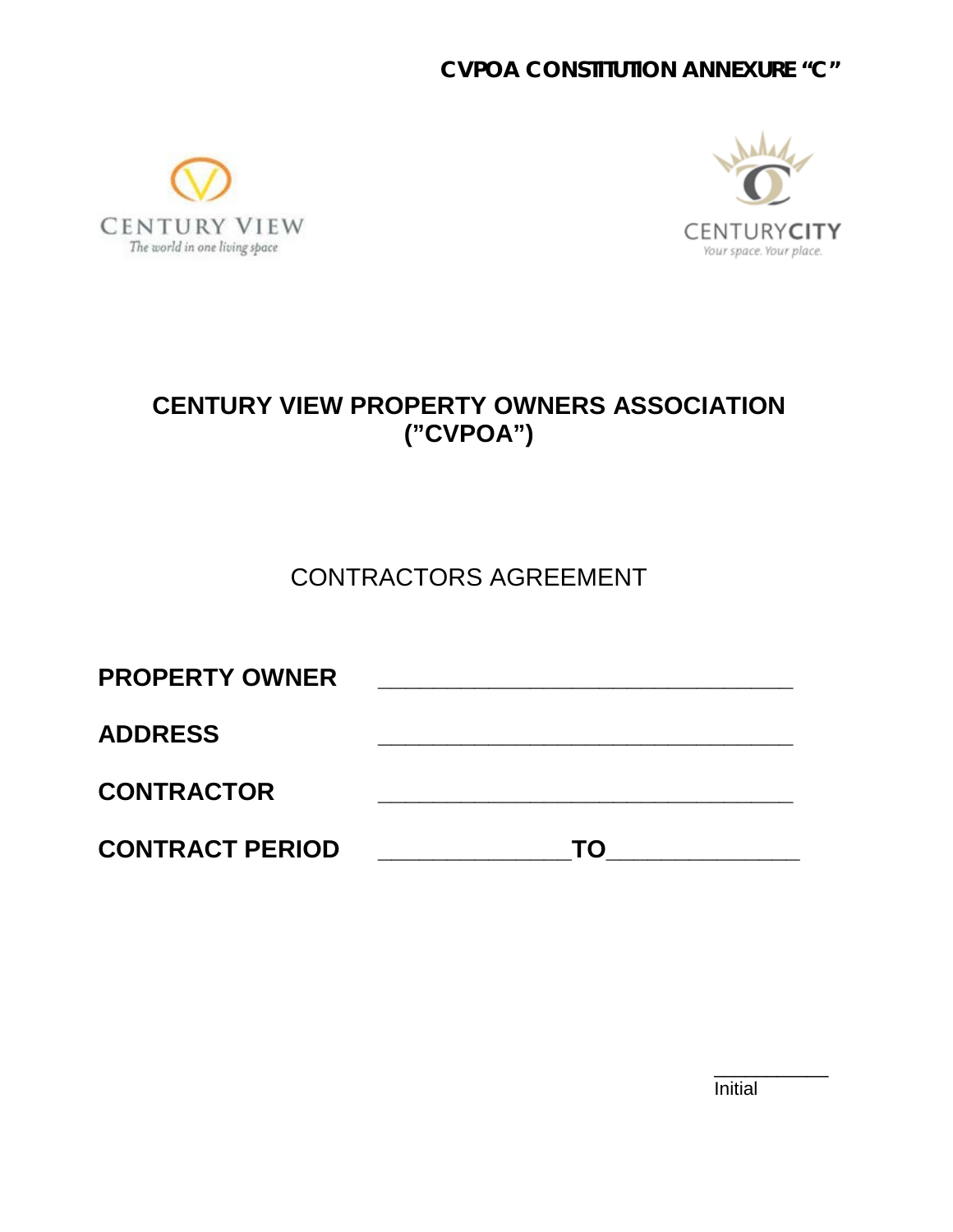# **CONTRACTORS AGREEMENT**

#### **AGREEMENT FOR THE QUALIFICATION OF AND RULES AND REGULATIONS FOR HOMEOWNERS, CONTRACTORS, SUB-CONTRACTORS AND OWNER BUILDERS WITHIN THE CENTURY VIEW PRECINCT, RATANGA ROAD, MILNERTON**

## **ENTERED INTO BY AND BETWEEN**

## **CENTURY VIEW PROPERTY OWNERS ASSOCIATION ("CVPOA")**

#### **AND**

## **("THE HOMEOWNER")**

#### **AND**

# **("THE CONTRACTOR")**

#### **Enforcement of the CVPOA Building Rules and Regulations**

**Description** 

All Homeowners (defined as per the CVPOA Constitution), Contractors, Subcontractors, Agents, workers, delivery personnel and/or any other personnel entering the Century View precinct are obligated to cooperate with the CVPOA, the managing agent, Security and/or appointees in their effort to ensure the enforcement of the CVPOA Building Rules and Regulations as described in this document.

**Breach** 

- (i) The CVPOA or any nominated official thereof, reserve the right to immediately halt any work or refuse entry to any party contravening the CVPOA Building Rules and Regulations, in whole or in part thereof, until such time that the appropriate remedy has been established.
- (ii) Should the offending party refuse to comply with the instruction to adhere to the CVPOA Building Rules and Regulations or refuse to halt work, an additional fine of R5, 000.00 per transgression may be levied by the CVPOA.

#### **Deviation from the CVPOA Building Rules and Regulations**

(i) It is the responsibility of the Trustees of the CVPOA to ensure that Homeowners, Contractors, their staff, suppliers and subcontractors adhere to the CVPOA Building Rules and Regulations described in this document.

Initial

\_\_\_\_\_\_\_\_\_\_\_